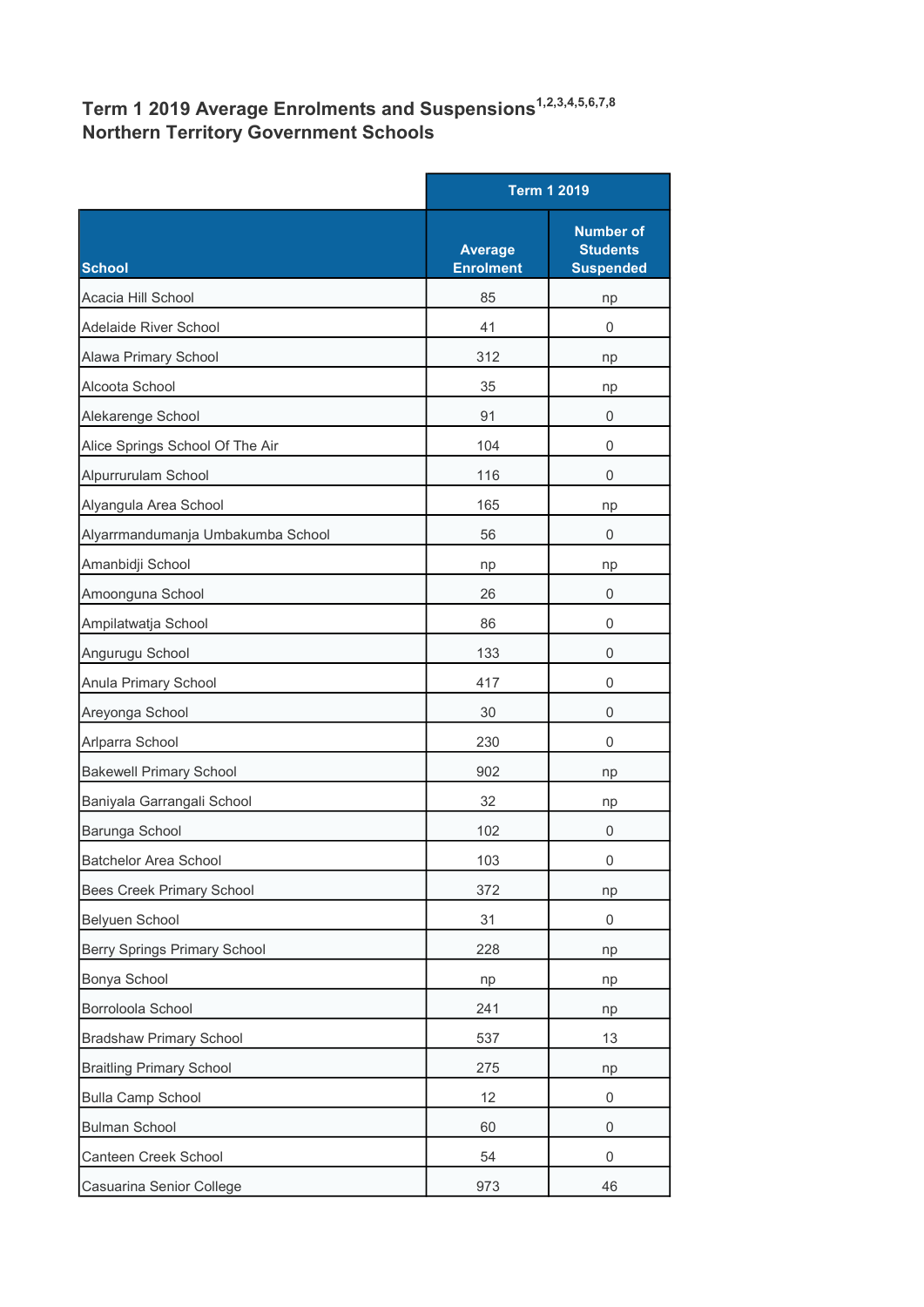| Casuarina Street Primary School | 417   | $\overline{0}$ |
|---------------------------------|-------|----------------|
| Centralian Middle School        | 325   | 42             |
| Centralian Senior College       | 402   | 12             |
| Clyde Fenton Primary School     | 213   | np             |
| Darwin High School              | 1,298 | np             |
| Darwin Middle School            | 831   | np             |
| Douglas Daly School             | 15    | 0              |
| Dripstone Middle School         | 524   | np             |
| <b>Driver Primary School</b>    | 542   | np             |
| Dundee Beach School             | 15    | 0              |
| Durack Primary School           | 475   | 0              |
| <b>Elliott School</b>           | 66    | 0              |
| Epenarra School                 | 46    | 0              |
| Finke School                    | 36    | np             |
| Forrest Parade School           | 90    | 0              |
| Gapuwiyak School                | 213   | np             |
| Gillen Primary School           | 233   | 0              |
| Girraween Primary School        | 477   | 0              |
| <b>Gray Primary School</b>      | 367   | np             |
| Gunbalanya School               | 288   | np             |
| <b>Haasts Bluff School</b>      | 33    | np             |
| Harts Range School              | 76    | 0              |
| Henbury School                  | 141   | np             |
| Howard Springs Primary School   | 295   | np             |
| Humpty Doo Primary School       | 390   | np             |
| Imanpa School                   | 19    | 0              |
| Jabiru Area School              | 212   | np             |
| Jilkminggan School              | 92    | np             |
| Jingili Primary School          | 322   | np             |
| Kalkaringi School               | 159   | np             |
| Karama Primary School           | 191   | np             |
| Katherine High School           | 621   | 53             |
| Katherine School Of The Air     | 159   | 0              |
| Katherine South Primary School  | 348   | np             |
| Kintore Street School           | 52    | 0              |
| Lajamanu School                 | 189   | np             |
| Laramba School                  | 68    | 0              |
| Larapinta Primary School        | 362   | 12             |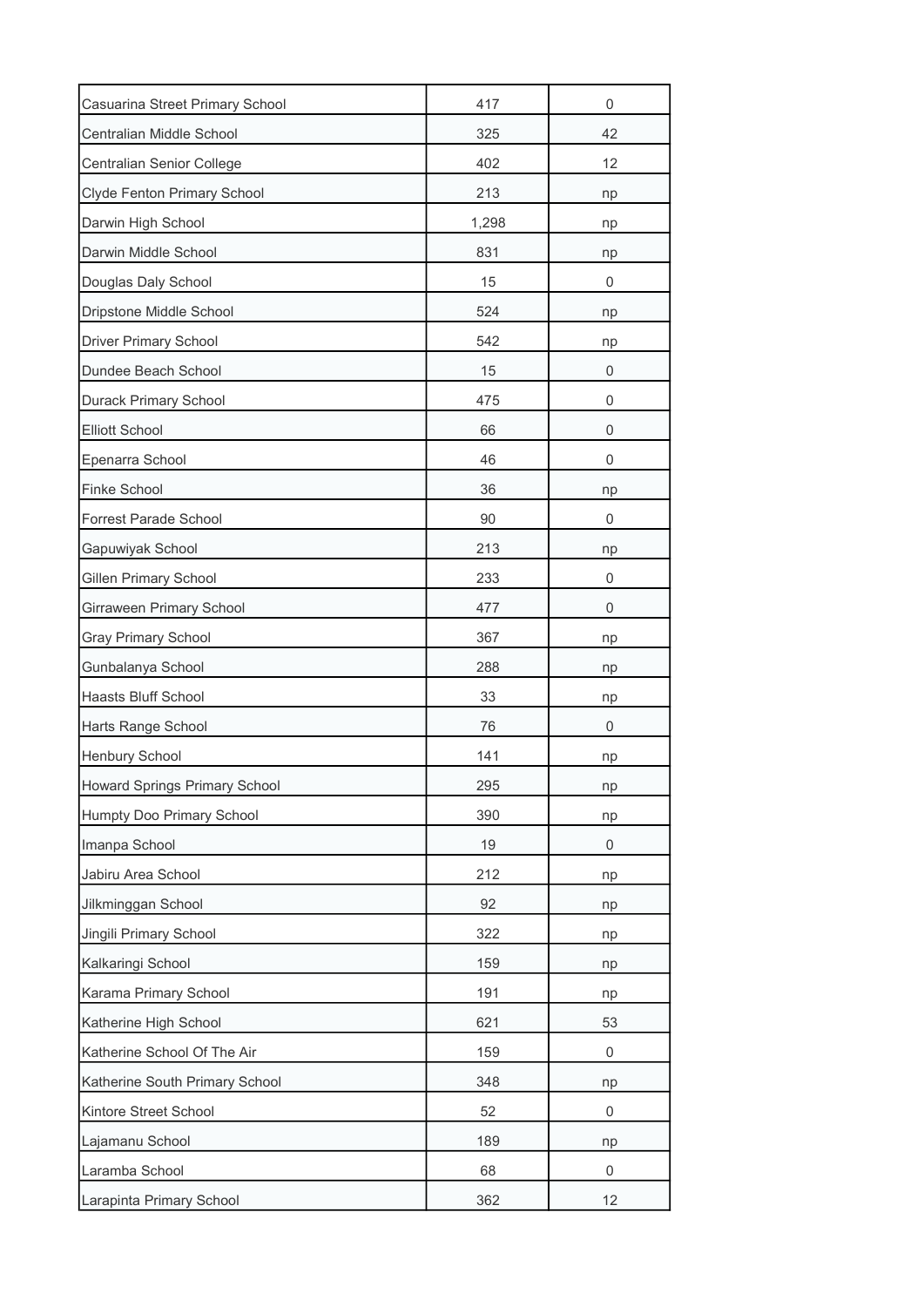| Larrakeyah Primary School                       | 479 | np          |
|-------------------------------------------------|-----|-------------|
| Leanyer Primary School                          | 573 | np          |
| Ludmilla Primary School                         | 110 | np          |
| MacFarlane Primary School                       | 231 | np          |
| Malak Primary School                            | 219 | np          |
| Mamaruni School                                 | 55  | 0           |
| Maningrida College                              | 650 | 0           |
| Manunda Terrace Primary School                  | 189 | np          |
| Manyallaluk School                              | 22  | 0           |
| Mataranka School                                | 43  | np          |
| Mbunghara School                                | np  | np          |
| Middle Point School                             | 24  | 0           |
| Milikapiti School                               | 69  | np          |
| Milingimbi School                               | 372 | 0           |
| Millner Primary School                          | 214 | np          |
| Milyakburra School                              | 24  | 0           |
| Minyerri School                                 | 165 | np          |
| Moil Primary School                             | 189 | 0           |
| Moulden Primary School                          | 305 | 16          |
| Mount Allan School                              | 63  | 0           |
| Mulga Bore School                               | 16  | 0           |
| Murray Downs School                             | 20  | 0           |
| Mutitjulu School                                | 48  | 0           |
| Nakara Primary School                           | 607 | np          |
| Nemarluk School                                 | 161 | 0           |
| Neutral Junction School                         | 24  | 0           |
| Newcastle Waters School                         | 22  | 0           |
| Nganambala School                               | 27  | $\mathbf 0$ |
| Nganmarriyanga School                           | 140 | 0           |
| Ngukurr School                                  | 296 | np          |
| Nhulunbuy High School                           | 313 | np          |
| Nhulunbuy Primary School                        | 476 | 14          |
| Nightcliff Middle School                        | 324 | 17          |
| <b>Nightcliff Primary School</b>                | 658 | 0           |
| Northern Territory School of Distance Education | 337 | 0           |
| Ntaria School                                   | 207 | np          |
| Numbulwar School                                | 159 | np          |
| Nyirripi School                                 | 65  | 0           |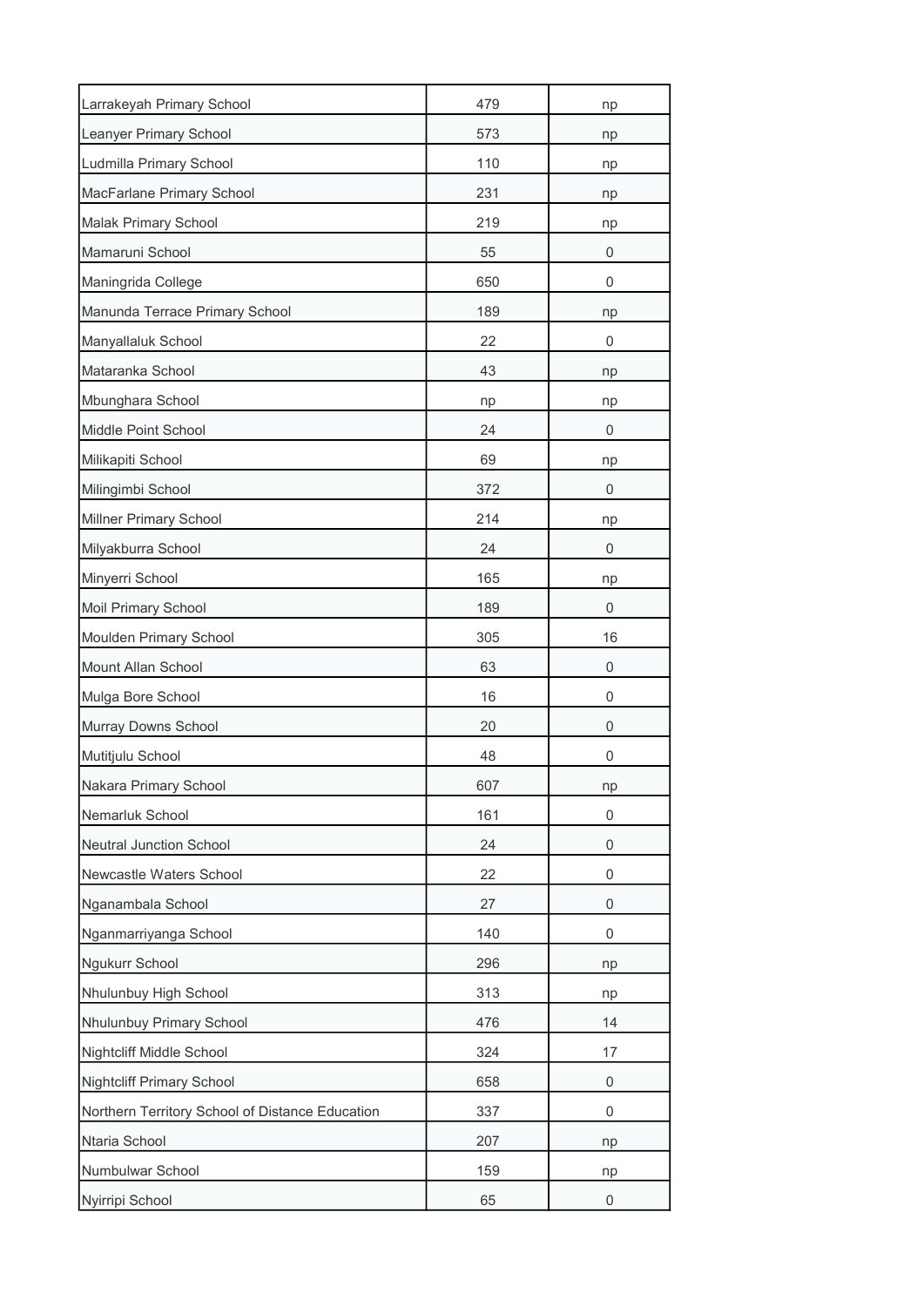| Palmerston College                  | 1,163 | 66 |
|-------------------------------------|-------|----|
| Papunya School                      | 147   | np |
| Parap Primary School                | 515   | 0  |
| Peppimenarti School                 | 47    | 0  |
| Pigeon Hole School                  | 23    | 0  |
| Pine Creek School                   | 35    | np |
| Pularumpi School                    | 55    | 0  |
| Ramingining School                  | 300   | 0  |
| Robinson River School               | 51    | 0  |
| Rockhampton Downs School            | 28    | 0  |
| Rosebery Primary School             | 562   | np |
| Ross Park Primary School            | 484   | 0  |
| Sadadeen Primary School             | 220   | np |
| Sanderson Middle School             | 417   | 45 |
| Shepherdson College                 | 578   | np |
| <b>Stirling School</b>              | 13    | 0  |
| <b>Stuart Park Primary School</b>   | 637   | 0  |
| Taminmin College                    | 1,141 | 93 |
| Tennant Creek High School           | 192   | np |
| Tennant Creek Primary School        | 418   | 13 |
| <b>Timber Creek School</b>          | 40    | 0  |
| <b>Tipperary Station School</b>     | np    | np |
| Titjikala School                    | 32    | 0  |
| Ti Tree School                      | 86    | 0  |
| Top End School of Flexible Learning | 69    | 0  |
| Urapunga School                     | 22    | np |
| Wagaman Primary School              | 295   | 0  |
| Wallace Rockhole School             | 22    | 0  |
| Walungurru School                   | 56    | 0  |
| <b>Wanguri Primary School</b>       | 425   | np |
| Warruwi School                      | 86    | 0  |
| Watarrka School                     | 15    | 0  |
| Watiyawanu School                   | 57    | np |
| Willowra School                     | 95    | np |
| Woodroffe Primary School            | 431   | np |
| <b>Woolaning School</b>             | np    | np |
| Woolianna School                    | 51    | 0  |
| <b>Wugularr School</b>              | 140   | 0  |